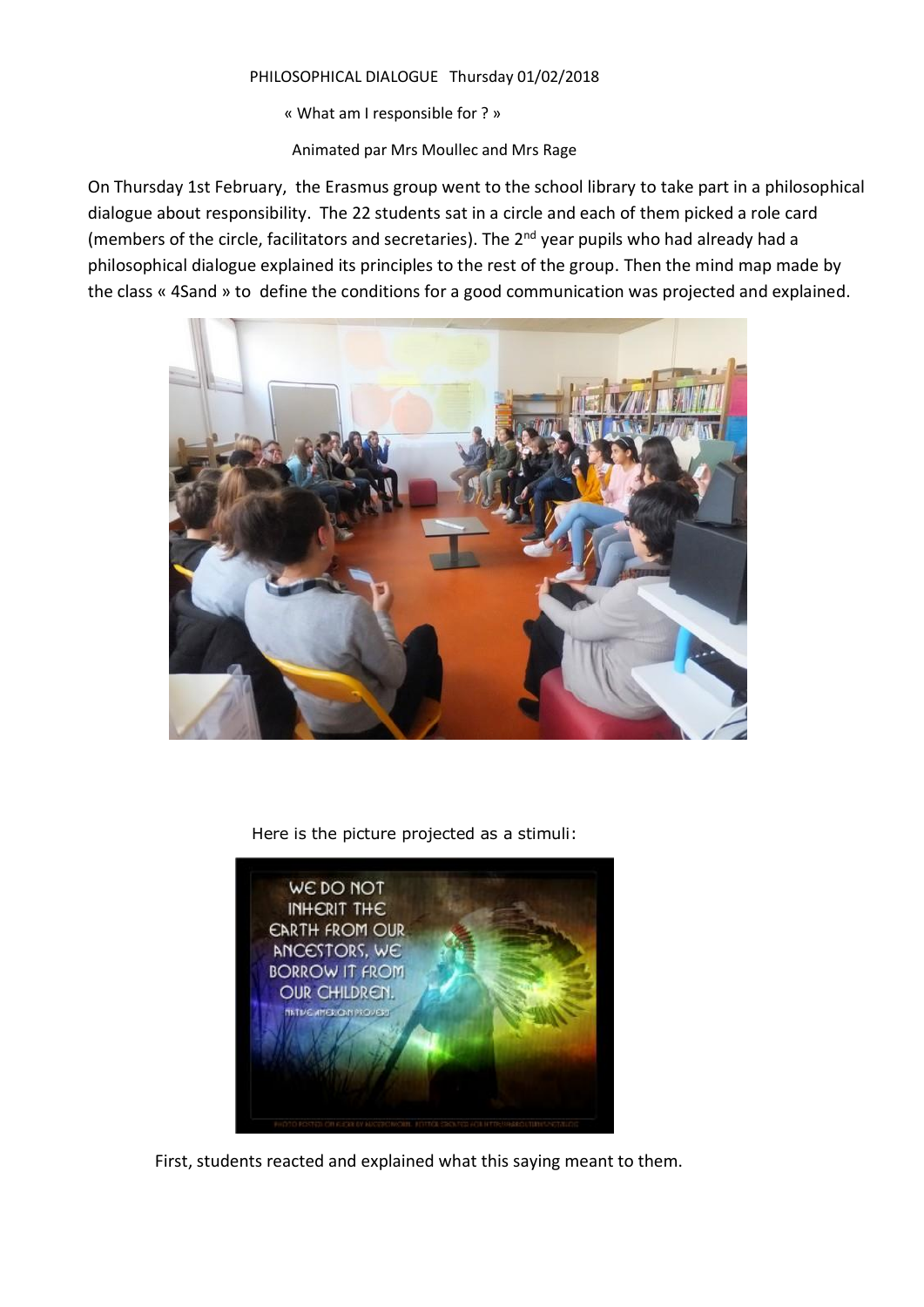Three students stood in the middle of the circle to represent the transmission of the earth from generation to generation.



The 2 secretaries, Marie and Bérénice, took notes to report on the exchanges. Here are the main ideas they wrote down :

Adultes must protect the Earth to transmit it to their children in the same condition as they received it from their ancestors, and they must even try and make things better. It is their responsibility not to dammage our planet**, but also to educate their children so that when they become adult in their turn, they do the same.**

By our lifestyle (the means of transport we choose, what we decide to buy and the way we consume, our houses…) **we have a share of responsability in the global warming and the loss of biodiversity.**  We often prefer to say that manufacturers and big companies are the only ones responsible of the pollution and the dammage caused to our planet (deforestation, pollution of the soil, of rivers, of oceans, air pollution…), and we tend to think there is not much we can do about it: change our daily habits will be useless if we are the only ones to do it… That way, we go on doing nothing and we put the blame on others.

We have been aware of the environmental crisis for a long time.

It is high time we stopped talking and started taking concrete action !

## **We are all responsible for our own actions, our choices and the decisions we make.**

# **If everybody at their own little level start changing their behaviour and become more environmentfriendly, all these little steps are going to add up and make great changes possible.**

We can set an **example** and motivate others. For example deciding to stop buying a product because it was produced in conditions harmful for biodiversity is not really complicated and it can make manufacturers change their production processes.